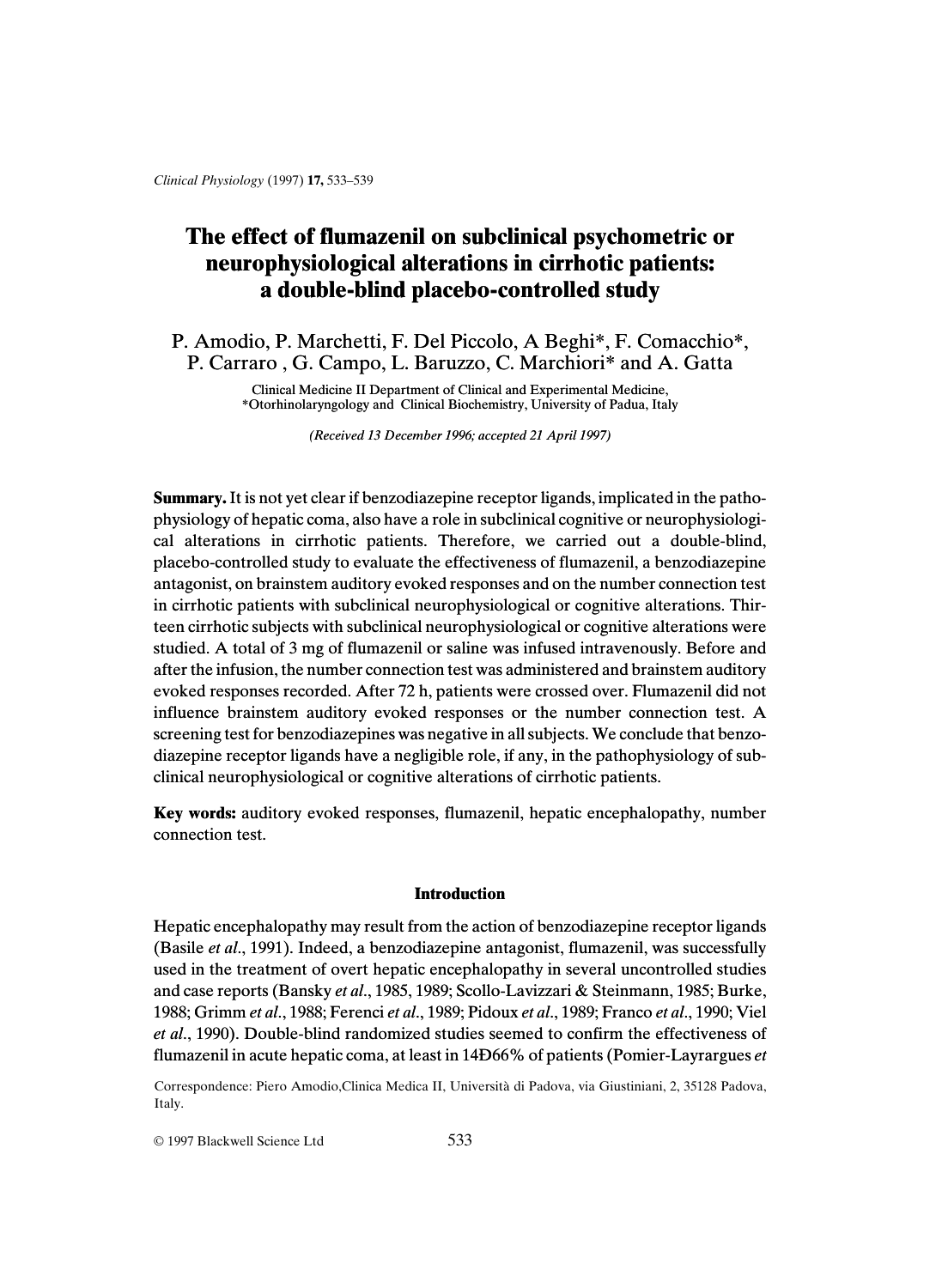534 *P. Amodio* et al.

*al*., 1994; Cadranel *et al.,*1995; van Der Rijt *et al*., 1995; Groeneweg *et al*., 1996; Gyr *et al*., 1996).

A relevant percentage (7–70%) of cirrhotic patients without overt hepatic encephalopathy display psychometric or neurophysiological alterations (Sood *et al*., 1989; Weissenborn *et al*., 1990; Van der Rijt & Schalm, 1992; Quero *et al*., 1996). Usually, such alterations are considered to be the expression of a latent, or subclinical, phase of hepatic encephalopathy (Gitlin, 1988; Mehndiratta *et al*., 1990; Bley, 1996; Quero *et al*., 1996), even if a firm demonstration of this assumption does not exist.

The role of benzodiazepine receptor agonists in the pathophysiology of subclinical neurophysiological or cognitive alterations in cirrhotic patients is not well defined. Gooday *et al.* (1995) suggested that such substances may have a pathophysiological role because flumazenil improved simple reaction time and cognitive speed in cirrhotic patients with subclinical cognitive alterations. However, the role of benzodiazepine receptor ligands on the alterations of the number connection test and evoked potentials, widely used tools to detect the so-called subclinical hepatic encephalopathy in cirrhotic patients without overt hepatic encephalopathy, has not yet been defined.

Therefore, we performed a randomized, double-blind, placebo-controlled, crossover trial to test the efficacy of flumazenil on brainstem auditory evoked responses and on the number connection test in cirrhotic patients with subclinical alterations of these tests.

#### **Subjects and methods**

The study comprised 13 patients (aged  $54\pm7$  years, 10 men, three women) with liver cirrhosis. The diagnosis was clinical in three patients (based on history, biochemical and sonographic findings and gastroscopy evidence of oesophageal varices) and biopsyproven in 10 patients. Ten patients had alcoholic cirrhosis, one mixed aetiology (alcohol and virus-related) cirrhosis and two post-hepatitic cirrhosis. Two were class A, three class B and eight class C, according to the Pugh–Child classification. None had surgical portosystemic shunt or transjugular portosystemic shunt**.**

None of the patients had (a) heart, respiratory  $(PO_2 \leq m mHg, PCO_2 \geq 50$  mmHg or both) or renal failure (serum creatinine values  $150 \text{ \mu mol} \, 1^{-1}$ ); (b) psychiatric or neurological illness; (c) auditive threshold more than 25 dbHl between 1000 and 4000 Hz; (d) overt hepatic encephalopathy. None took psychotropic drugs in the preceding 2 weeks or alcohol in the preceding month, which was documented by an interview with the patient and confirmed by a relative.

In any case, before the beginning of the experiment, all patients underwent benzodiazepine screening (Emit-dau technique, Dupont, detection limit corresponding to 0?3  $\mu$ g ml<sup>-1</sup> diazepam).

In all patients the I-V interpeak latency (Fig. 1) of the brainstem auditory evoked potentials (auditory stimulus 21 and 70 Hz, Brain Atlas III, Bio-logic) was higher than two SD above the reference values of our laboratory (Martini *et al*., 1991) and/or they per-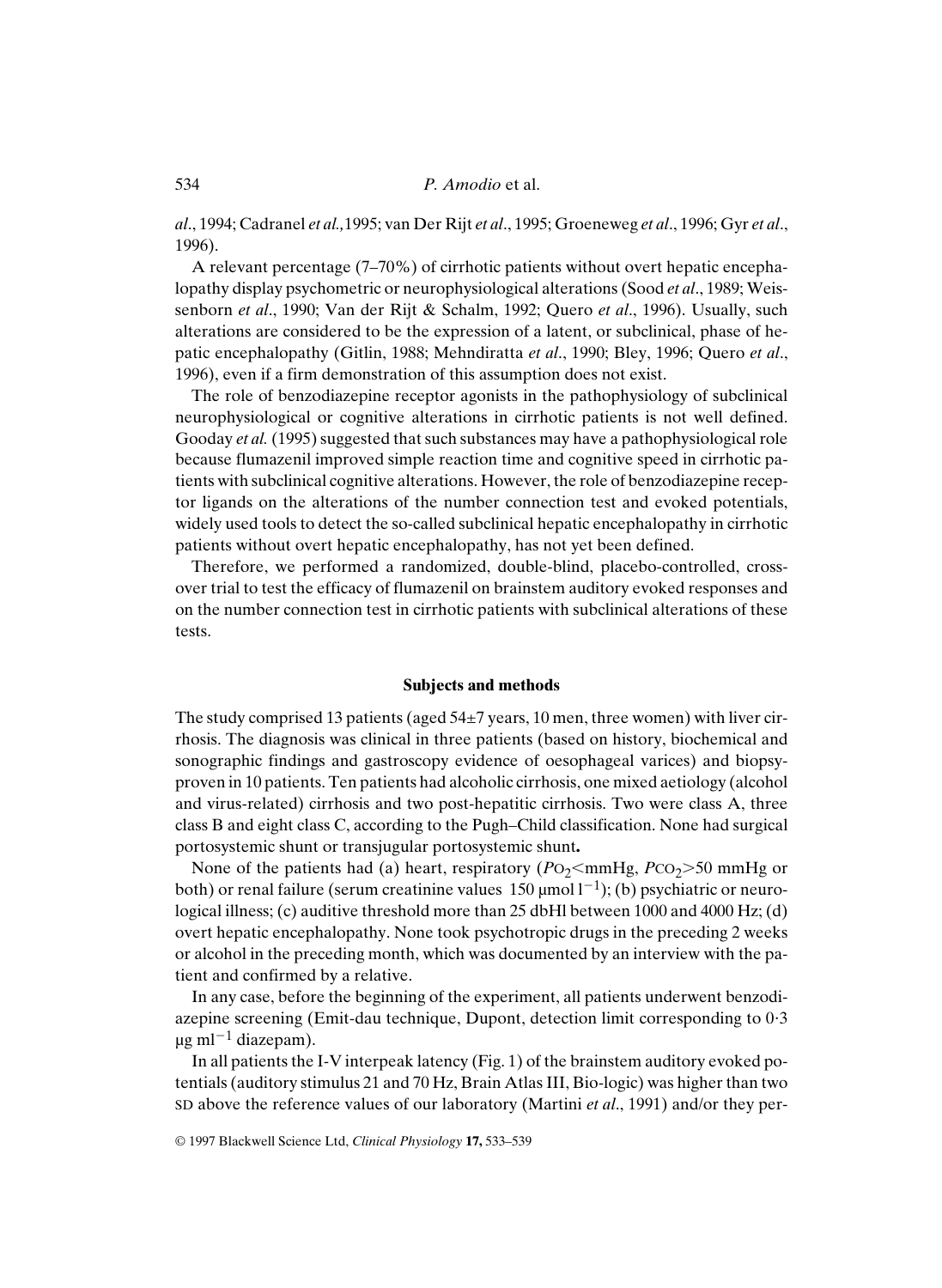

**Fig. 1.** Normal acoustic brainstem evoked potentials.

formed the number connection test (NCT) in more than 30 s. The NCT is the most widely used neuropsychological tool in the detection of subclinical hepatic encephalopathy. Twenty-five numbered circles, from 1 to 25, are printed on a sheet of paper (Conn, 1977). The task is to connect them in consecutive order with a pencil as quickly as possible. One out of four versions of the test was randomly sorted and performed after filling a demonstration form. The test was graded according to Conn's criteria for the calculation of the index of portosystemic encephalopathy, a widely used tool to assess the severity of hepatic encephalopathy (Conn *et al.*, 1977): NCT $\leq$ 30 s=score 0; NCT 31–50 s=score 1; NCT 51–80 s=score 2; NCT 81–120 s=score 3; NCT 120 s=score 4. Of the patients that we studied, five had score 1, four score 2 and four score 3.

Patients were randomly and double-blindly assigned to flumazenil or placebo (saline infusion) treatment. After taking a blood sample for benzodiazepine screening, a bolus of 10 ml of flumazenil (1 mg) or 10 ml of placebo was infused, followed by four boluses of 5 ml of flumazenil  $(0.5 \text{ mg})$  or placebo every 30 min, thus reaching a total dose of 3 mg of flumazenil in 2 h. Thirty minutes before and within 30 min after the infusion patients underwent the number connection test (using different versions of the test) and auditory evoked potentials.

After a 3-day washout, patients were crossed over and all the above steps were repeated.

There was no ethics committee in our faculty while the study was being performed (1994), but the protocol was submitted and approved by the Senior Staff Committee of our Department. All patients gave their informed consent to the study.

# **STATISTICS**

The comparison between flumazenil and placebo was carried out by two-way ANOVA for repeated measure (factors: between = treatment, within = period). The sample size (13 subjects) was calculated fixing  $= 0.05$  and  $= 0.20$ , according to the treatment that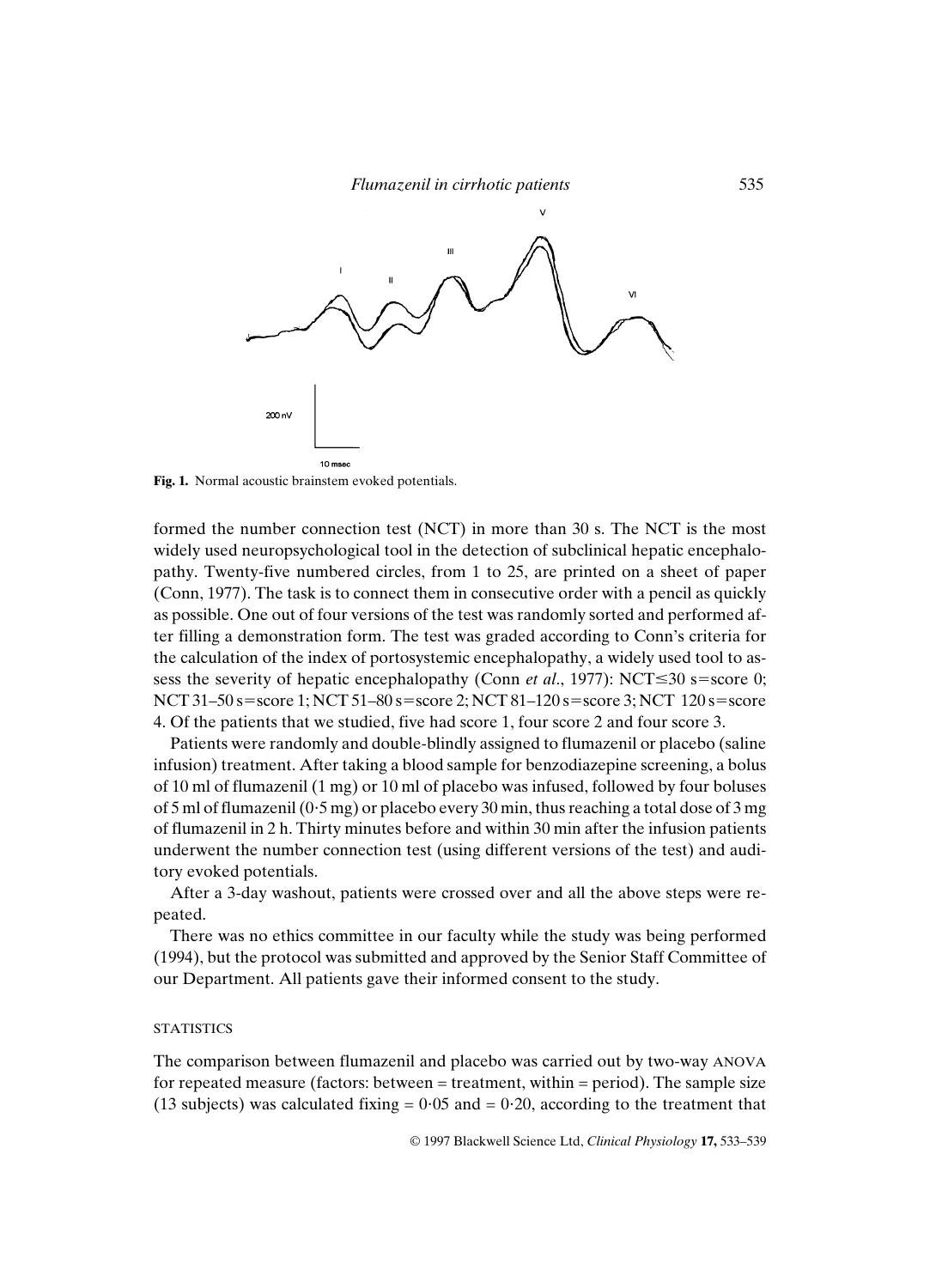536 *P. Amodio* et al.

could reduce the I–V interval or the NCT to at least one standard deviation of the values of the controls of our laboratory as effective.

Results are reported as means ± standard deviation.

### **Results**

The screening test for benzodiazepines was negative in all patients.

The I–V interpeak latency and the number connecton test did not appear to be influenced by the treatment  $(F_{1,22} = 0.01 P = 0.92$  and  $F_{1,22} = 0.13 P = 0.71$  respectively), by the sequence with which the treatment was selected  $(F_{1,22} = 1.49 \ P = 0.23$  and  $F_{1,22}$  $=0.91$ ] *P* = 0.35, respectively), or by the interaction between treatment and sequence (Fig. 2).

The mean difference (flumazenil–placebo) in the interval I–V before treatment was  $0.05 \pm 0.14$  ms (95% CI from  $-0.04$  to 0.14); after treatment it was  $0.001 \pm 0.11$  ms (95% CI from  $-0.08$  to  $0.08$ ). The mean difference (flumazenil–placebo) in the NCT before treatment was  $5 \pm 3$  s (95% CI–2 to 12); after treatment it was  $3 \pm 7$  s (95% CI–12 to 18).



**Fig. 2.** Comparison of flumazenil vs. placebo on the I–V interval of brainstem acoustic evoked potentials and number connection test.

© 1997 Blackwell Science Ltd, *Clinical Physiology* **17,** 533–539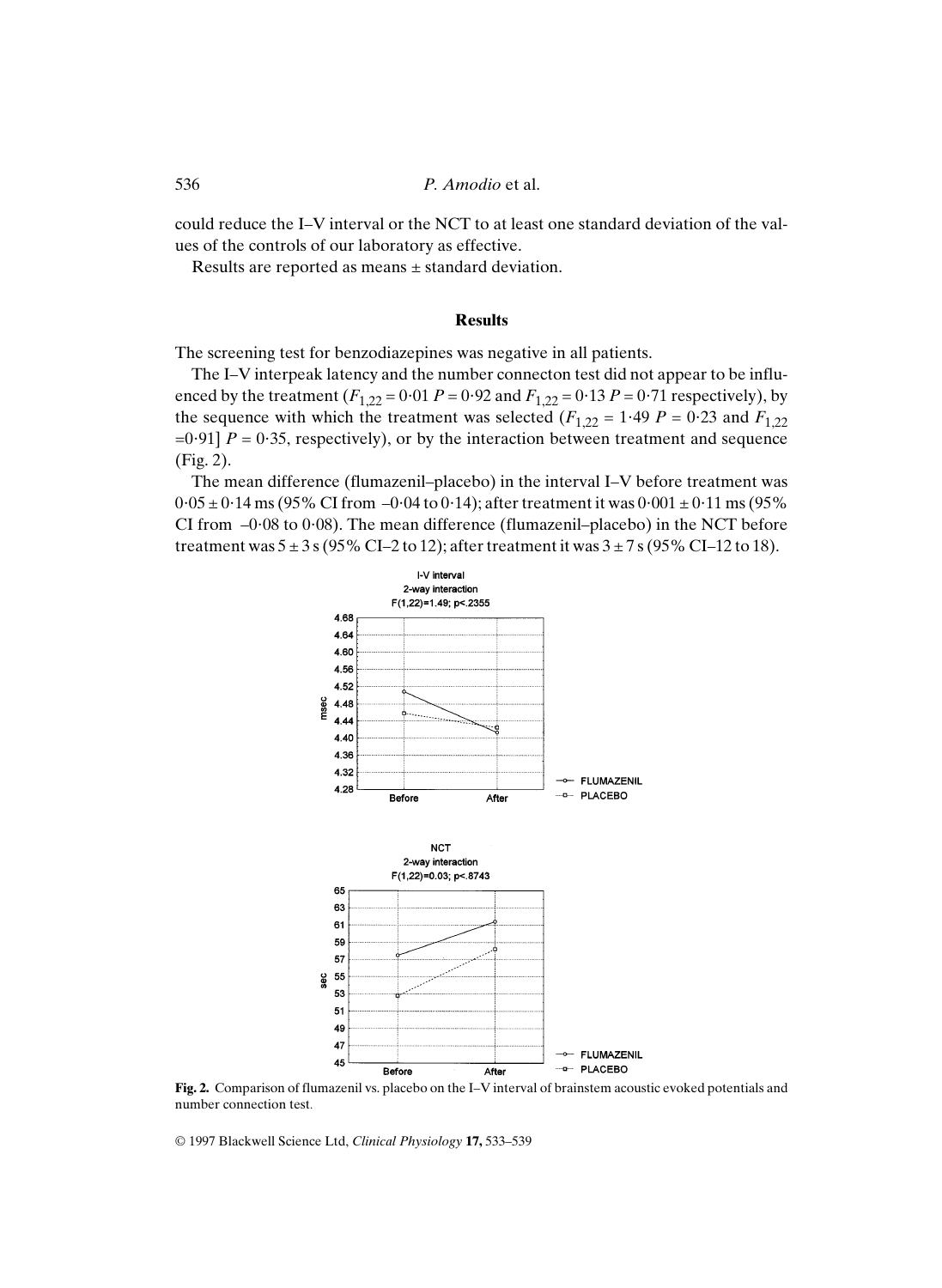**Table 1.** Comparison of flumazenil or placebo treatment on the I–V interval in cirrhotic patients with prolonged basal I–V intervals

| Flumazenil       |               | <b>Placebo</b>  |               | Treatment     | Period            | Interaction       |
|------------------|---------------|-----------------|---------------|---------------|-------------------|-------------------|
| <b>Before</b>    | After         | <b>Before</b>   | After         | $F_1$ s=0.007 | $F_{1,8} = 3.425$ | $F_{1.8} = 0.630$ |
| $4.91 \pm 0.38*$ | $4.79 + 0.48$ | $4.86 \pm 0.45$ | $4.79 + 0.52$ | $P=0.93$      | $P = 0.10$        | $P = 0.63$        |

 $*Mean + SD$  in ms.

**Table 2.** Comparison of flumazenil or placebo treatment on NCT  $>$  50 sincerely (class 2 according to Conn's grading)

| Flumazenil    |           | <b>Placebo</b> |           | Treatment  | Period                                                   | Interaction |
|---------------|-----------|----------------|-----------|------------|----------------------------------------------------------|-------------|
| <b>Before</b> | After     | <b>Before</b>  | After     |            | $F_{1,10} = 0.046$ $F_{1,10} = 1.001$ $F_{1,10} = 0.367$ |             |
| $76 + 24*$    | $79 + 34$ | $67 + 21$      | $82 + 39$ | $P = 0.83$ | $P = 0.34$                                               | $P = 0.56$  |

\*Mean  $\pm$ SD in s.

In addition, considering only the five patients with prolonged basal I–V interval  $(>= 2$ SD of controls), or the six patients with NCT 50 s (at least class 2 of Conn's grading), no effect was found (Tables 1 and 2).

## **Discussion**

Evoked potentials, and particularly interpeak latency of brain stem auditory evoked potentials, are a sensitive tool in the detection of hepatic encephalopathy (Mehndiratta *et al*., 1990). Previous alcohol consumption may influence evoked potentials (Porjesz & Begleiter, 1987), however it should be pointed out that it is not yet clear if alcohol *per se* influences evoked responses, or if they are influenced by liver disease caused by alcohol consumption. In any case, in our series acute alcohol toxicity was excluded because the patients had abstained for at least 1 month before the test.

In addition, the number connection test is a reliable index of central nervous system dysfunction in liver disease (Sood *et al*., 1989; McCrea *et al*., 1996), possibly reflecting visuo-motor impairment (Moss *et al*., 1992) or attentional dysfunction (McCrea *et al*., 1996).

Even if positive results with flumazenil were obtained in a subgroup of patients with overt hepatic encephalopathy (Pomier-Layrargues *et al*., 1994; Van der Rijt *et al*., 1995; Gyr *et al*., 1996), we did not find significant reductions of the I–V interpeak latency in acoustic brainstem evoked potentials or the number connection test with flumazenil in the cirrhotics without overt hepatic encephalopathy, considered either together or in the subgroup with prolonged I–V interval or number connection test. A type II error can be excluded with  $P < 0.20$  if the effect is at least equal to 1 sD; however, a negligible effect of flumazenil on the I–V interval cannot be excluded because a slight reduction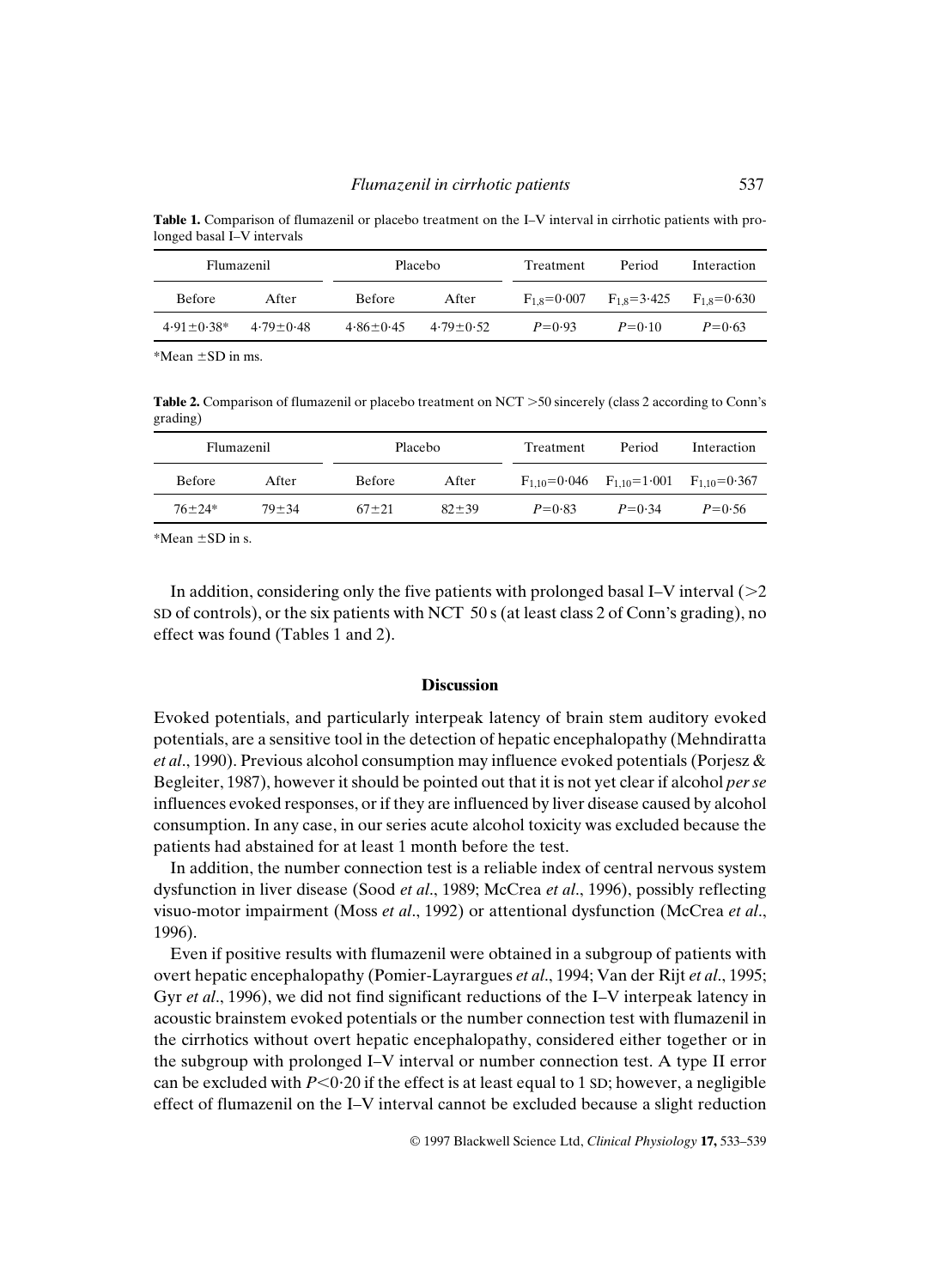## 538 *P. Amodio* et al.

 $(1.7\%)$  in the I–V interval was found. However, it was so small that the study should have enrolled about 290 subjects to attain sufficient power to avoid a  $\beta$ -error with  $P =$  $0.20$ .

Indeed, a reduction in event-related auditory P300 potentials in cirrhotic patients without overt hepatic encephalopathy was found in an uncontrolled study by Bruha *et al.* (1994) and a reduction in reaction times by Gooday *et al.* (1995) in a placebocontrolled trial. This latter study, however, did not show any effect on the symbol digit substitution test, suggesting that more complex cognitive functions needing attention and visuo-motor integration are unaffected, a finding that is well in keeping with the absence of any effect on the number connection test in our study.

Overall, our findings suggest that benzodiazepine receptor ligands had a minor role, if any, in the pathophysiology of subclinical central nervous system dysfunction of the cirrhotic patients that we studied. The data may also suggest, however, that much more caution than usual should be paid in the interpretation of subclinical neurophysiological or neuropsycological alterations (at least as far as the grading of the number connection test is concerned) in cirrhotic patients. Indeed, subclinical cognitive or neurophysiological alteration could be a rather aspecific finding with a multifactorial aetiology and pathophysiology, so that the concept of subclinical hepatic encephalopathy may need further insight.

#### **Acknowledgments**

This study was supported by the Italian Liver Foundation.

#### **References**

- BANSKY G., MEIER P. J., ZIEGLER W. H., WALSER H., SCHMID M. & HUBER M. (1985) Reversal of hepatic coma by benzodiazepine antagonist Ro15–1788*. Lancet*, **1**, 1324–1325.
- BANSKY G., MEIER P. J., RIEDERER E., WALSER H., ZIEGLERW. H. & SCHMID M. (1989) Effects of the benzodiazepine receptor antagonist Flumazenil in hepatic encephalopathy in humans*. Gastroenterology*, **97**, 44–50.
- BASILE A. S., JONES E. A. & SKOLNICK P. (1991) The pathogenesis and treatment of hepatic encephalopathy: evidence for the involvement of benzodiazepine receptor ligands*. Pharmacol Rev*, **43**, 27–71.
- BLEY A. T. & CORDOBA J. (1996) Subclinical encephalopathy. *Dig Dis*, **14** (supp 1), 2–11.
- BRUHA R., MARECEK Z., BRODANOVA M. & VOTRUBA M. (1994) Flumazenil as a diagnostic test for latent encephalopathy*. J Hepatol*, **20**, 884.
- BURKE D. A. (1988) Reversal of hepatic coma with Flumazenil with improvement in visual evoked potentials*. Lancet*, **2**, 505–506.
- CADRANEL J. F., EL YOUNSI M., PIDOUX B., ZYLBERBERG P., BENHAMOU Y., VALLA D. & OPOLON P. (1995) Flumazenil therapy for hepatic encephalopathy in cirrhotic patients: a double-blind pragmatic randomized, placebo study*. Eur J Gastroenterol Hepatol*, **7**, 325–329.
- CONN H. O. (1977) Trailmaking and number-connection tests in the assessment of mental state in portal systemic encephalopathy*. Dig Dis*, **22**, 541–550.
- CONN H. O., LEEVY C. M., VLAHCEVIC Z. R., RODGERS J. B., MADDREY W. C., SEEFF L. & LEVY L. L. (1977) Comparison of lactulose and neomycin in the treatment of chronic portal-systemic encephalopathy*. Gastroenterology*, **72**, 573–583.

© 1997 Blackwell Science Ltd, *Clinical Physiology* **17,** 533–539